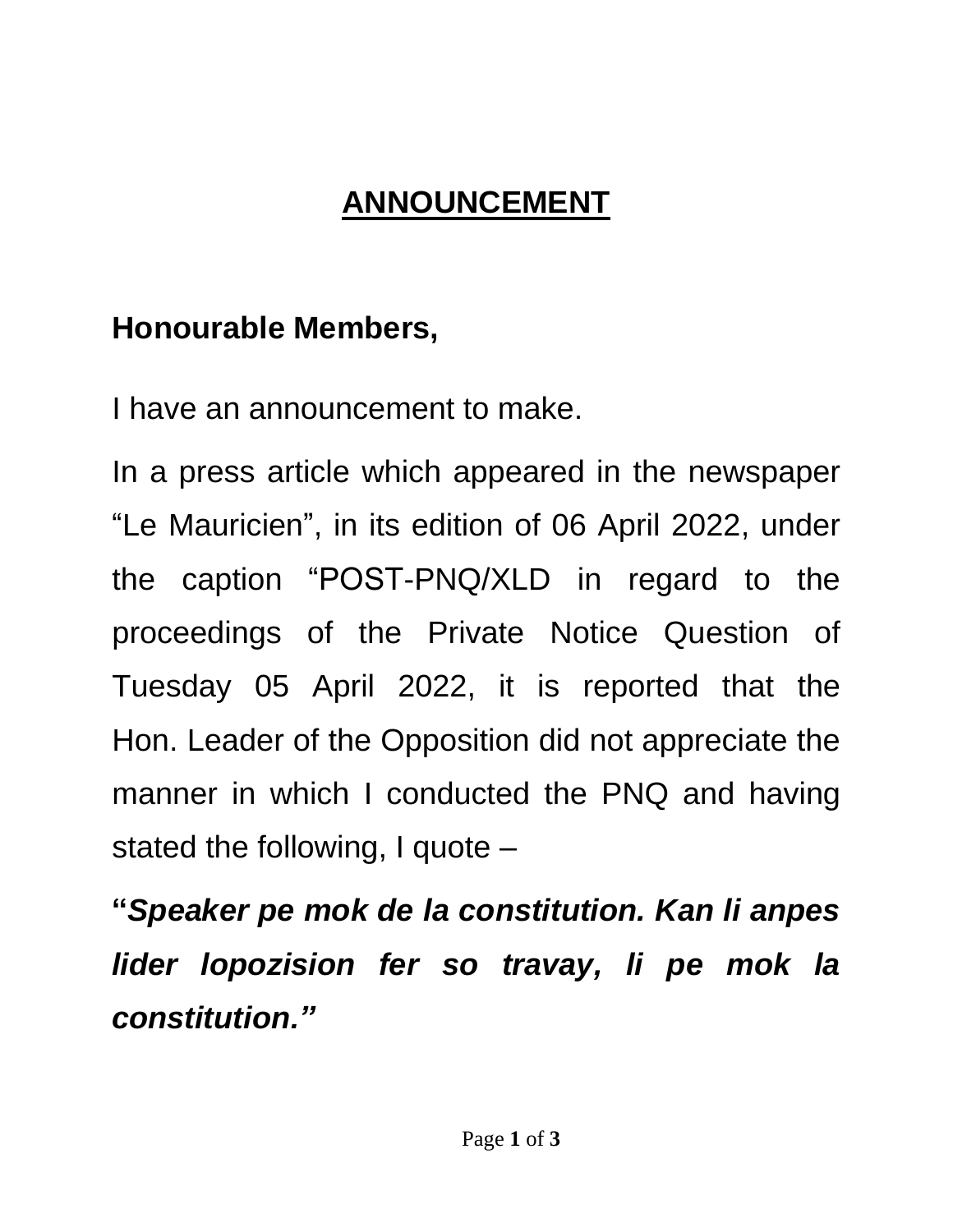## **Honourable Members,**

I wish to draw the attention of the House to the fact that the words uttered by the Honourable Leader of the Opposition and its ensuing reporting may amount to a contempt of the Assembly under section 6 of the National Assembly (Privileges, Immunities and Powers) Act.

I take the view that the words uttered by the Honourable Leader of the Opposition to my address with reference to the manner in which I conducted the business of the House during the Private Notice Question of Tuesday 05 April 2022 to be most inappropriate coming from a seasoned member of this august Assembly thereby bringing Parliament into disrepute.